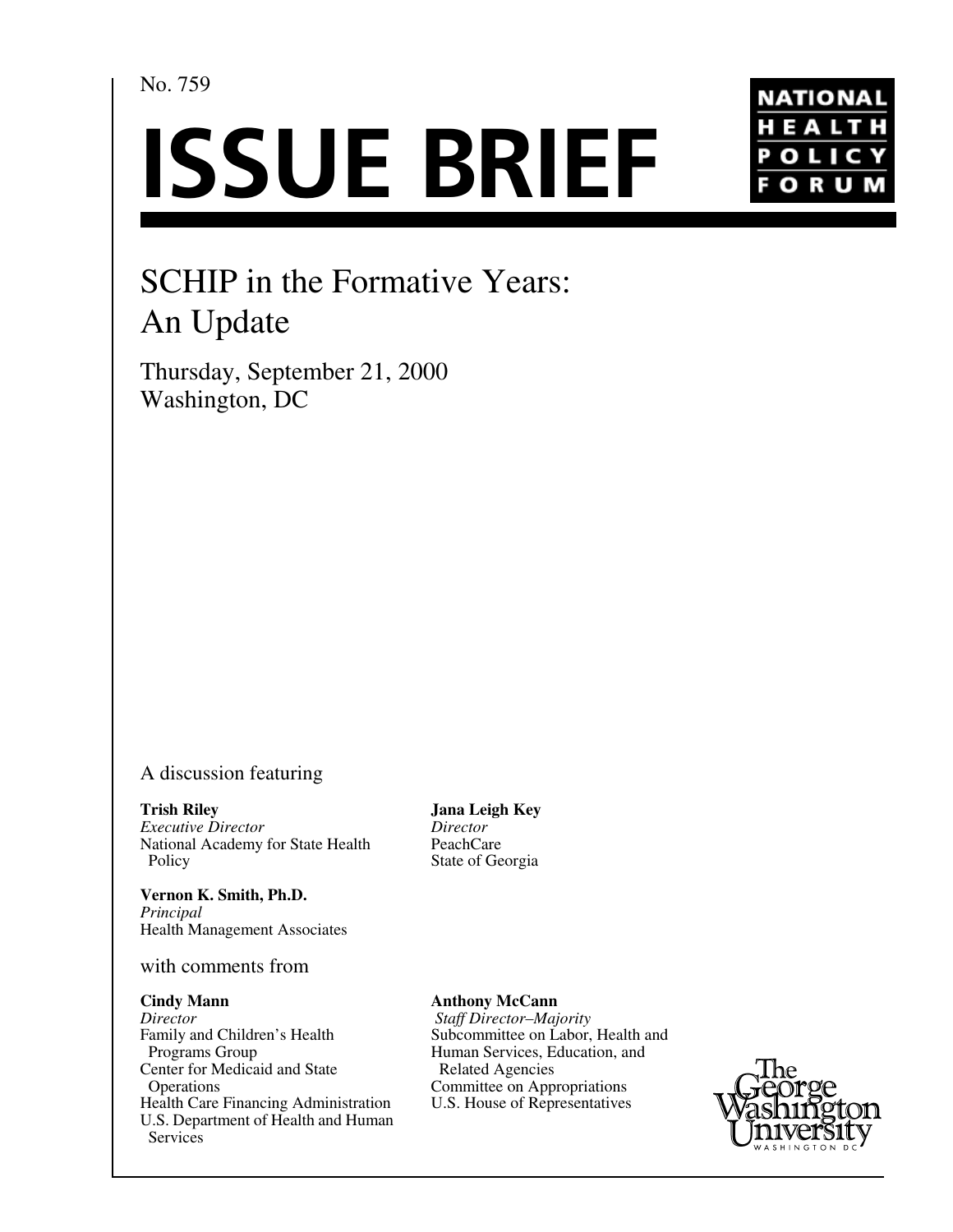# SCHIP Update

With great enthusiasm and fanfare, the State Children's Health Insurance Program (SCHIP) was passed in 1997 as part of the Balanced Budget Act (BBA). An amendment (Title XXI) to the Social Security Act, SCHIP was the first major health financing program to be enacted since Medicare and Medicaid more than 30 years before. As was evidenced by the large funding commitment made to the program on enactment—\$24 billion for the first five years and \$40 billion over ten years—there was strong consensus about support for a new program to cover some of the estimated 11 million uninsured children and to reach out to enroll the more than 4 million children estimated to be eligible but not enrolled in Medicaid. But the new program nevertheless brought forth significant differences of opinion about the appropriate way to provide new coverage. Of particular concern was the role of state and federal government and the extent to which authority would be devolved to state and local government. As enacted, SCHIP emerged as a compromise between those who wanted to leave program design and administration entirely to the states in a completely block-granted program, as was done the previous year with welfare reform, and proponents of a program that would be structured more like Medicaid, with federally defined benefits, coverage, and eligibility. The resulting compromise retained some federal oversight of a capped, non-entitlement program but provided states with a large degree of flexibility. Thus, states may opt to implement an entirely private, separate insurance program for children; a Medicaid expansion; or a combination of the two. This compromise has produced very different SCHIP programs in the various states, creating complexity for those who try to understand the status of the new program overall.

It is clear, however, that by many measures, progress has been rapid in the three years since enactment. All 50 states, the District of Columbia, and the territories have begun new children's health insurance programs after submitting state plans to the Health Care Financing Administration (HCFA). As of August 21, 2000, there were 15 stand-alone SCHIP programs, 23 Medicaid expansion programs, and 18 programs that combined elements of separate program structure and Medicaid. Because of the flexibility allowed, many states began with a core strategy, often a limited Medicaid expansion, and many have developed or are still developing program additions and modifications.

HCFA currently has 21 pending plan amendments, indicating that states continue to modify their existing SCHIP programs.

How does this hybrid program look now, several years after enactment? Most state SCHIP programs have been enrolling children for about two years, so some information about the extent of enrollment is available. Some states have drawn down the full funding allotment apportioned to them, while many others have not. Since SCHIP is a capped, non-entitlement program with less funding allocated in future years, these funding and enrollment issues are critical. Almost all states, as required by the law, have submitted their first annual reports and evaluations, but serious concerns remain about measuring and describing what is being accomplished. Some common problems as well as many common successes are being identified—even among states that have made dissimilar choices as to the nature of their SCHIP program design. Choices made by states—creating separate new programs with catchy, clever names; expanding and enhancing access to a current Medicaid program; or some creative combination—reflect the flexibility allowed in the law. SCHIP has presented both an opportunity and a challenge to states as they have sought, with limited funds and time, to design and implement the largest public health expansion program in decades. States have addressed their unique needs and problems in implementing

# **ISSUE BRIEF**/No. 759

**Analyst/Writer:** Judith D. Moore

**National Health Policy Forum** 2021 K Street, NW, Suite 800 Washington, DC 20052 202/872-1390 202/862-9837 (fax) nhpf@gwu.edu (e-mail) www.nhpf.org (Web site)

**Judith Miller Jones,** Director **Karen Matherlee,** Co-Director **Judith D. Moore,** Co-Director **Michele Black,** Publications Director

**NHPF** is a nonpartisan education and information exchange for federal health policymakers.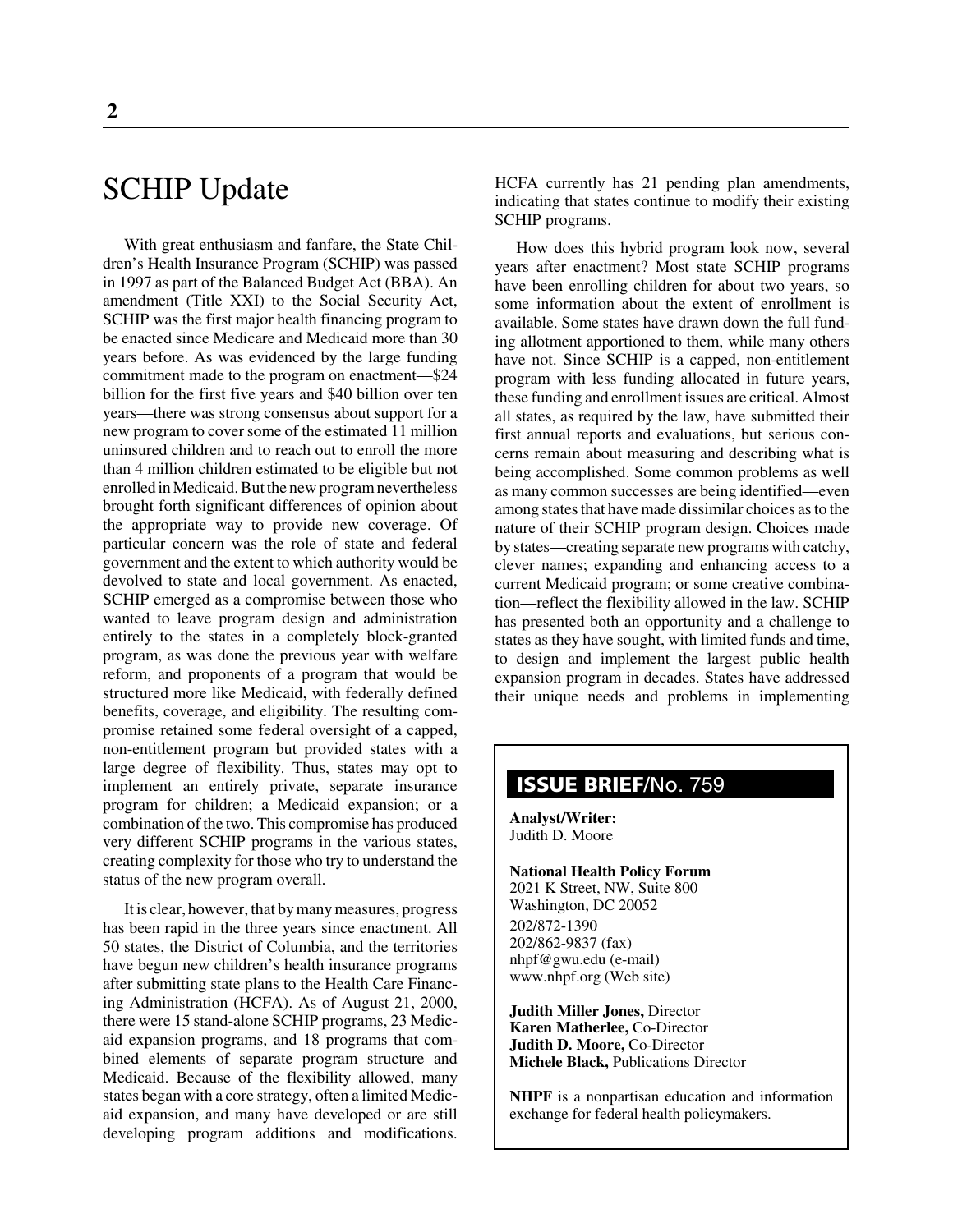SCHIP, and the result is a tremendous variety of program designs. $<sup>1</sup>$ </sup>

To provide a midcourse review of SCHIP, this Forum session will explore some of the most critical and timely questions facing policymakers seeking to evaluate its progress. Among these questions are the following: What do we know now? How many children are covered? How much money are states spending on SCHIP programs? What kinds of services are children receiving? When will we have more and better data? What is the status of the evaluation efforts under way? Is SCHIP a model for expanding insurance coverage to parents or to additional groups of uninsured people?

#### **NUMBER OF CHILDREN ENROLLED**

Counting the number of Medicaid enrollees has always been a challenge fraught with the vagaries of federal reporting requirements and lag times. Under SCHIP, both federal and state officials have tried to develop new and more timely reports.

HCFA currently estimates that over 2 million children have enrolled in SCHIP. This figure reflects information submitted by states to HCFA in quarterly and annual enrollment reports. These statistics indicate that 1,979,450 children were "ever enrolled" during all or part of fiscal year 1999, with about 1.3 million children in separate SCHIP programs and nearly 700,000 in Medicaid expansion programs.<sup>2</sup> In a recent report, HCFA noted that strong enrollment trends continued through the first quarter of 2000. The agency also reported that the 43 states that had submitted data experienced an average enrollment increase of 80 percent between June 1999 and June 2000, with 19 states reporting a doubling in enrollment and 9 of those states reporting a tripling of enrollment.<sup>3</sup>

Perhaps the most timely statistics have been compiled by Vernon K. Smith, Ph.D., for the Kaiser Commission on Medicaid and the Uninsured. Smith surveyed states three times to provide "point-in-time" data on the number of children enrolled for the specific months of December 1998, June 1999, and December 1999. (These "point-in-time" data contrast with the HCFA data, which reflect the number of children enrolled at any time and for any length of time during a federal fiscal year or a quarter during the federal fiscal year. Thus, they are likely to be somewhat lower than those reported by HCFA.)

The most recent Smith/Kaiser data, reported in July 2000,<sup>4</sup> indicate that, between December 1998 and December 1999, the number of children enrolled in SCHIP programs increased from 833,303 to 1,766,174, a gain of 112 percent. Many differences between states are reflected in these data, however, and the report notes that "these aggregate increases mask considerable variation at the state level."<sup>5</sup> The report goes on to indicate that, while enrollment doubled in 20 states during the study period, it moderated in several states, particularly those that had implemented their programs relatively early on. And in at least one state, there was a significant decrease during the study period.<sup>6</sup>

The Smith/Kaiser data reflected enrollment increases in all program types, but enrollment increases in separate SCHIP programs were greater than those in Medicaid expansion programs, both in the number of children enrolled and in the percentage increase. Over two-thirds of the growth in total SCHIP enrollment was in separate programs. The greatest growth rates, however, were in the states with both Medicaid expansion and separate SCHIP programs.<sup>7</sup> The report concluded that the pace of enrollment continued in almost every state throughout the year studied, reflecting the priority that states place on finding and enrolling eligible children.<sup>8</sup>

Since the overall goal of the BBA was to get more children covered in both SCHIP and Medicaid, determining the number of children being served in Medicaid is clearly important. However, getting these data in a timely fashion has been a perennial problem. (This difficulty relates primarily to the long time allowed states before they must report their data to HCFA.) Measuring increases and decreases in children enrolled in Medicaid since the advent of SCHIP, not to mention ascribing credit for Medicaid increases to SCHIPgenerated activities, is an even more difficult task, one that promises to be a thorn in the side of analysts and program administrators for some time to come.

Since the mid-1990s, Medicaid enrollment in general, and for children, actually declined. This decline is usually attributed to changes in the welfare system and the economy. Welfare cash assistance changed under the Personal Responsibility and Work Opportunity Reconciliation Act of 1996 (PRWORA), adding a strong emphasis on work. At the same time the economy improved and higher employment rates meant fewer people received cash assistance. Many of those who previously received cash assistance—including many children—were still eligible for Medicaid, but for a variety of reasons were not covered. Since Medicaideligible children live in families with lower incomes than those of SCHIP families, most would see outreach and enrollment efforts aimed at the former as a high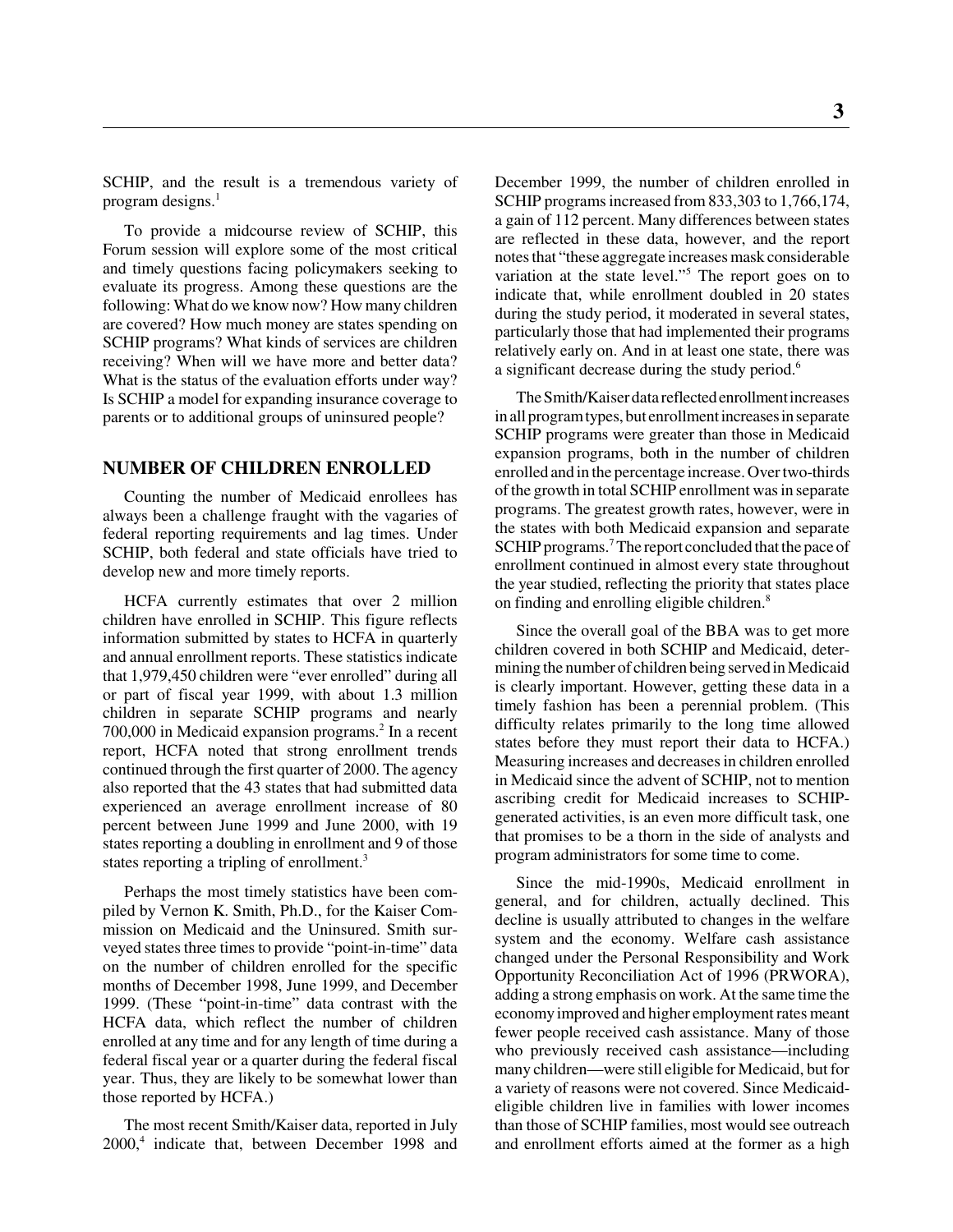priority. A recent study of Medicaid enrollment in 21 large states between 1997 and 1999 suggested that the decline in Medicaid may be reversing itself. In addition, the authors noted that SCHIP has contributed to the recent upturn in Medicaid enrollment, with Medicaidexpansion SCHIP programs found to account for 28 percent of the increase in Medicaid enrollment for the period from December 1998 to June 1999.<sup>9</sup>

#### **FUNDING ALLOTMENTS AND EXPENDITURES**

A system for dividing block-granted SCHIP funds among the states was established in the BBA. Allocation was based on a formula that considers the proportion of a state's uninsured children living in families with incomes under 200 percent of the federal poverty level based on three years of merged Current Population Survey (CPS) data, with adjustments made to take into account differences in health care costs between states. Higher amounts are authorized for allotment in the early years of the program. The Balanced Budget Refinement Act of 1999 (BBRA) made technical modifications that stabilized allotments over the years to prevent wide annual fluctuations and slightly moderate the effect of the lower future authorizations. States receive a federal matching percentage under SCHIP that is higher than that under Medicaid; the enhanced match is about 30 percent higher and is capped at 85 percent.<sup>10</sup>

Each allotment is available to be expended by a state for three years—that is, each state can use its fiscal year (FY)1998 allocation during FY 1998, FY 1999, and FY 2000. Title XXI requires that funds remaining from states that do not expend their allotments are to be reallocated to states that have fully expended theirs. Therefore, on September 30, 2000, the end of the current federal fiscal year, any state that has not expended its allotment for FY 1998 stands to lose that money and have it reallocated to other states that have expended all of their funds.

An accurate tally of expenditures is not possible until after submission of the final reports, which are due to HCFA at the end of October, 30 days following the end of the fiscal year. However, HCFA, the Congressional Budget Office (CBO), the Urban Institute, and others are in agreement that at least \$1.9 billion of the allocation will not have been expended and will therefore be available for reallocation. Based on current submissions to HCFA and recent calls made by the National Association of Medicaid Directors, it appears that eight to ten states will have expended their entire

allotment and will thus be eligible to receive additional money from the unspent \$1.9 billion.

Why are many states not using their allotments? States cite a variety of reasons, often unique to a particular state, including startup time lags, limitations on administrative expenditures, limitations on coverage of groups like children of state employees, and the poor quality of the CPS data that were used to set the allocations. On the other hand, the CBO projected during the debate that more money would be available than would be necessary to cover eligible children. And in an early projection, the Urban Institute noted that the allocation was sufficient to fund coverage of almost 6 million children but concluded that only about 3.2 million children would actually be eligible for the SCHIP program.<sup>11</sup> As one congressional staffer noted privately, "It's politically correct to use big dollar numbers in support of health care for kids; it's politically incorrect to suggest there's no way the states can spend that much money." So the program may well have been overfunded from the beginning.

Regardless, the allocation and reallocation process is fraught with complexity. It became the subject of heated political controversy in the appropriations process both last year and again this year when committee members broached the idea of either taking all or part of the unused portion of the allotment out of the SCHIP program or reserving it for use in later years of the program when the allocations are smaller.

Proponents of rescinding part or all of the unspent allocation suggest that there is no way that the estimated \$1.9 billion can be spent, if reallocated, by the states that would be eligible to receive it. Those supporting rescission argued that the funds should be spent on other important health or social programs. On the other hand, convincing arguments are made that the program is in a startup mode, that some states did not begin full program operations until fiscal 1999, and that rescission would present a dangerous precedent "by eliminating the reallocation system in SCHIP in fiscal year 2001 and introducing great uncertainty into the program's funding structure for years after that." $12$ 

This problem is not a one-time phenomenon, however, as it appears that an even higher amount of funds allocated for FY 1999 will go unspent and that, possibly, a lower number of states will be eligible to receive reallocated funds as a result of having spent their entire allotment. Congressional staff are considering changes that would moderate the problems being encountered in these early years of the program. The Urban Institute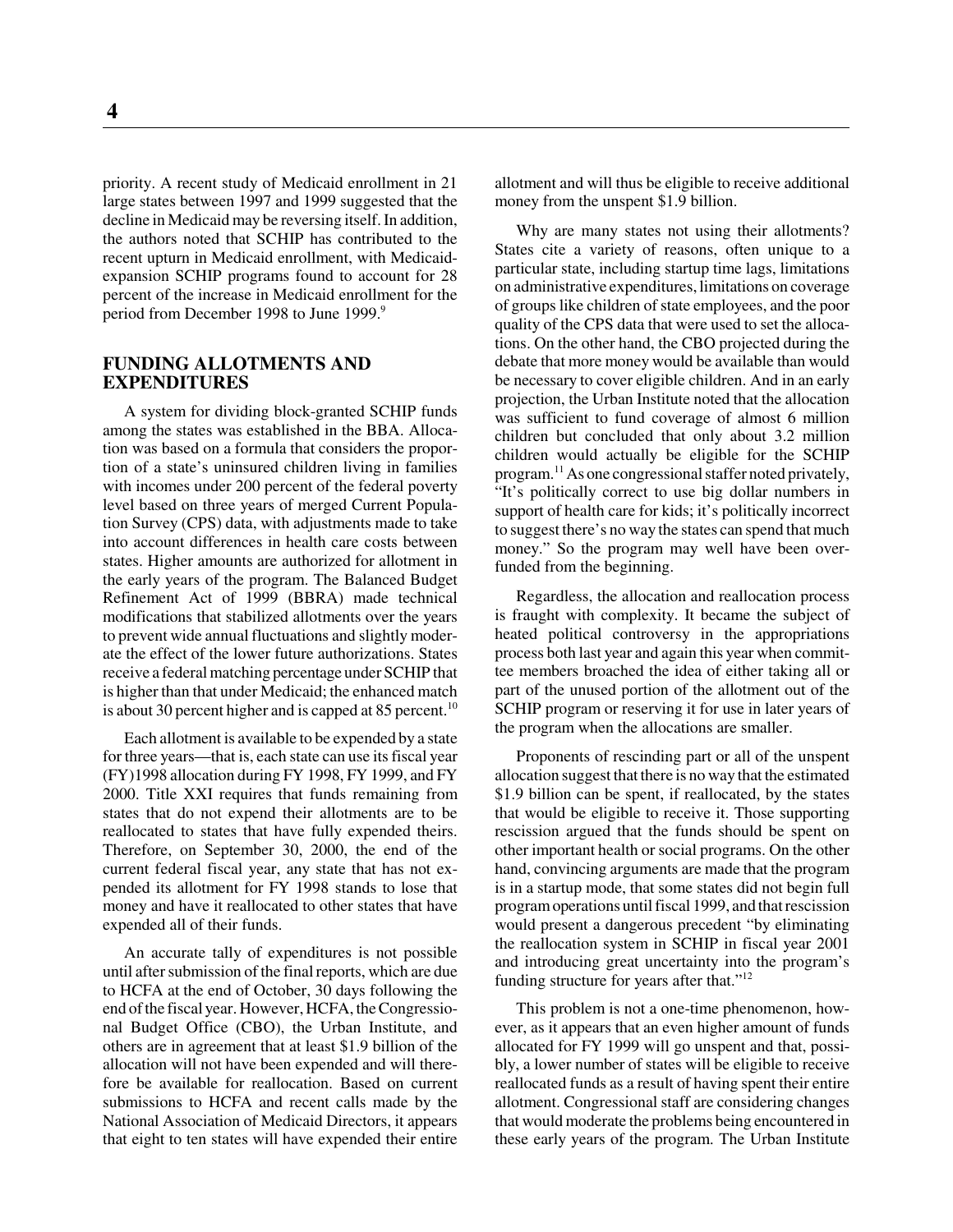will release this fall a brief designed to assist policymakers in sorting out the many complexities and interactions related to allocation policy. In the meantime, this controversy represents an interesting lesson about a set of intricacies associated with block-granted programs. Such programs are often seen as less technically complicated than categorical entitlement programs, but in fact the allotment and reallotment of funds is subject to great complexity, too.

#### **EVALUATION REQUIREMENTS AND ACTIVITIES**

Expenditures and enrollment totals provide one measure of program progress and success. More formal evaluation efforts, encompassing those features and others, are also under way. The statute requires a series of reports and evaluations by states and the secretary of health and human services, including annual reports by each state to the secretary to assess the operation of the plan and report on progress in covering uninsured children and a formal and extensive evaluation in March 2000. This latter evaluation was made more valuable when, with funding from the David and Lucile Packard Foundation, the National Academy for State Health Policy (NASHP) worked with states, HCFA, the National Governors' Association, and the American Public Human Services Association in 1998 and 1999 to develop a model evaluation framework, so that there would be some consistency in states' submissions. All states that have submitted the evaluation have generally used the framework, resulting in much easier and more standardized presentation and information. All of the submitted evaluations, from a total of 48 states and the District of Columbia, are available on the HCFA Web site for review. In addition, HCFA recently released a report based primarily on these documents, and additional efforts are under way to synthesize the individual state evaluations.

An additional evaluation effort is part of a major HCFA contract with Mathematica Policy Research. This five-year national evaluation will include a comprehensive research review of SCHIP effectiveness, measured by enrollment, broadened coverage of children, access to health care for children, parent satisfaction, quality of children's health care, and improvement of health status of children. In addition to this research review and synthesis, the Mathematica work will monitor the states' own evaluations and undertake independent surveys, site visits, and focus groups.

Also under way is another major evaluation effort in which the Agency for Healthcare Research and Quality,

the Health Resources and Services Administration, and the Packard Foundation are sponsoring nine projects under the Child Health Insurance Research Initiative. This three-year, \$9 million project funds nine studies of public child health insurance programs and health care delivery systems. The goal is to supply federal and state policymakers with additional information to help improve access to and quality of health care for lowincome children.

Concerned that further study was needed, Congress mandated an additional extensive evaluation in BBRA, and appropriated \$10 million to carry it out. Within the Department of Health and Human Services, the Office of the Assistant Secretary for Planning and Evaluation (ASPE) is responsible for this last evaluation effort, which is to be completed by the end of 2001. To complete this work, ASPE has recently released major statements of work, with awards planned for later this fall.

Perhaps the most important evaluation question is one that no one can, at this point, answer definitively. That question is, once covered, are children getting services? And is service delivery of high quality, promoting enhanced health status for SCHIP-enrolled children? Tracking service provision and quality is part of the major evaluation designs, but certainly no answers are yet available. An early study by Jack Meyer and Nancy Bagby reviewed 19 of the first SCHIP state plans to survey state intentions in the area of tracking quality of health care and connections of children to primary and preventive care.<sup>13</sup> In their report, they concluded that  $(a)$ , while states were planning a variety of measures, many of these were process-based and (*b*) "states are much less engaged in direct follow-up activities conducted after children are enrolled to assure that they get the care they need. With some important exceptions, most of the state plans reviewed were largely silent on the issue."14

#### **INTERACTION OF MEDICAID AND SCHIP**

Healthy competition? Creative tension? Learning from one another? Where you stand on the issue of SCHIP-Medicaid interaction likely depends on where you sit.

SCHIP is currently serving 2 million children. But Medicaid serves ten times as many, 21 million children, with an estimated 4 to 5 million more who are eligible but not enrolled.15 Do these numbers alone tell one part of this story—the new, private-sector program gets all the glory while the older, public program carries the real load?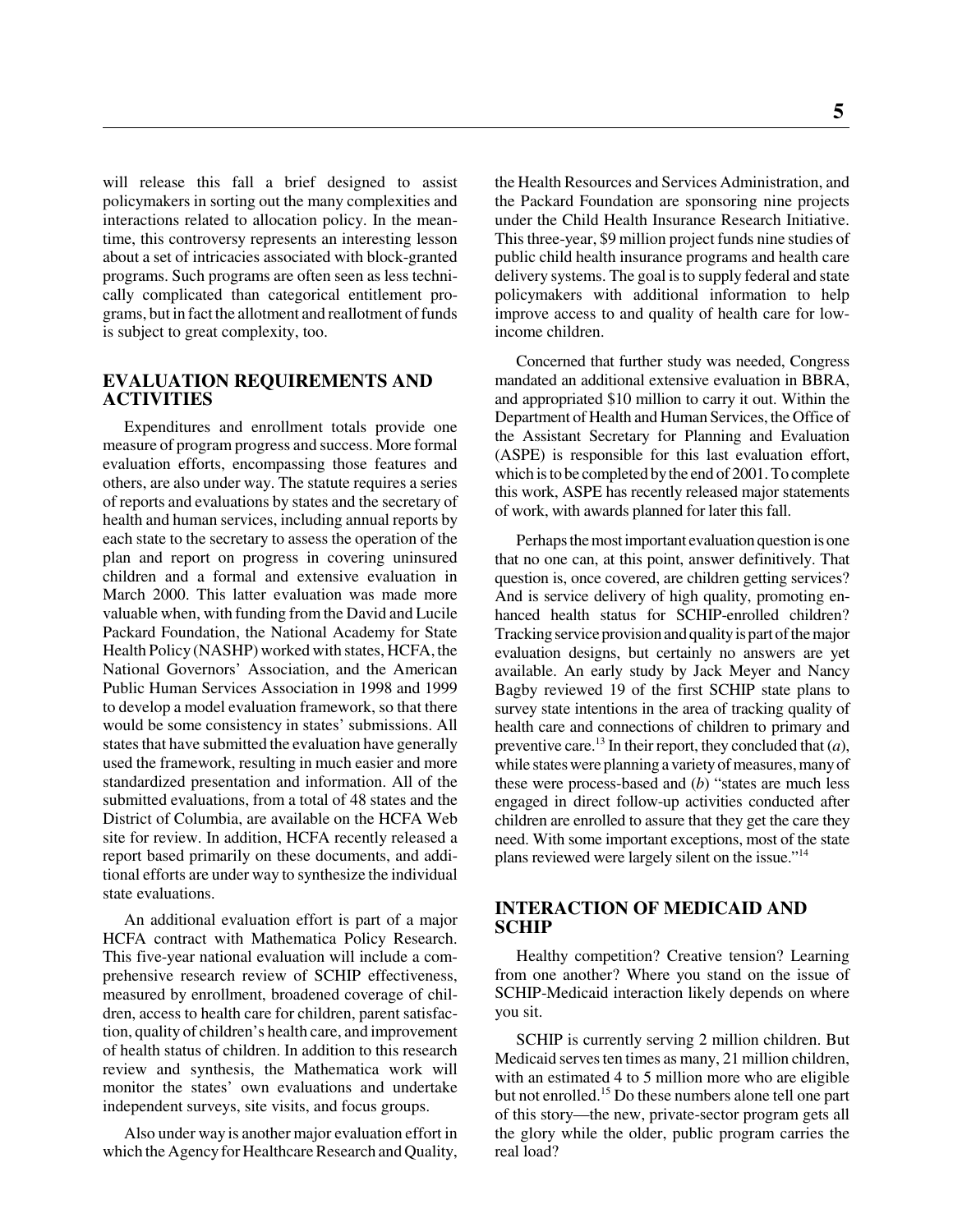Actually, the most intrepid Medicaid supporter will freely admit that SCHIP has been good for Medicaid. It has brought new enthusiasm to the task of providing

children with health care coverage and new political and community support for the task. It has put a spotlight on children's health care needs that did not exist before. It has resulted in greatly simplified Medicaid eligibility determination processes and shifted the focus of eligibility determination from minimizing errors to maximizing enrollment. Outreach and enrollment activities, nonexistent for the most part in Medicaid prior to SCHIP, are under way in every state.<sup>16</sup> And certainly not to be discounted, SCHIP has brought new funding with a preferential federal match.

Many innovations and important administrative improvements developed for SCHIP are moving into the Medicaid program. Medicaid and SCHIP directors alike report that, in separate or combination programs, administrative streamlining, new outreach techniques, or simplified application procedures are tried in SCHIP, found efficient, effective, and acceptable and moved into Medicaid. In Georgia, for example, application processing time was 2 days for PeachCare, the SCHIP program, while Medicaid processing generally took 45 days. A recent decision to bring the PeachCare processing agent into the Medicaid program will now bring that program's processing time in line with the much more efficient PeachCare standard. This Medicaid reform probably would not have happened but for SCHIP.

The federal "screen and enroll" requirement, the subject of much controversy among many SCHIP and Medicaid directors, demands coordination between the programs. This process, required in the statute, mandates that states with separate programs must screen all children applying for coverage for Medicaid and enroll children in Medicaid if they are eligible. The controversy centers on the fact that some families reportedly reject the welfare-oriented Medicaid program, wanting instead to have their children enroll in what they perceive as a private-sector SCHIP program. Medicaid supporters counter that the real problem relates to how people are treated by caseworkers and providers and what burdens accompany the Medicaid application and enrollment process.

The stigma associated with Medicaid does seem to be real, and research is beginning to focus in on defining and measuring this phenomenon. One report, for example, has suggested that stigma-related barriers are likely to be the result of how people perceive they are treated in the application process and by health providers.<sup>17</sup> But there is also great reluctance to expand and

encourage an entitlement program in some states where memories of budget-busting Medicaid costs remain strong. Simplification and coordination of SCHIP and Medicaid are more difficult where such views prevail. Finally, the underlying complexity and bureaucratic inertia of a 35-year-old program makes coordination between Medicaid and SCHIP a serious challenge.<sup>18</sup>

#### **COMMON PROBLEMS ACROSS MANY STATES**

Many problems in SCHIP implementation relate to unique situations, program and policy choices, and the health and political environment of a particular area. However, there are some pervasive problems across the country that challenge many SCHIP administrators, regardless of program design or state idiosyncracies. Three such problems, high on state and federal policy agendas, are discussed below.

#### **Immigration Policy**

Immigrants comprise one of the largest groups of uninsured people across the states. Immigrant children are at risk and are generally not receiving coverage under SCHIP, even if they are otherwise eligible.

Provisions in the 1996 welfare reform statute, PRWORA, radically changed eligibility for public programs for persons immigrating to the United States, including legal immigrants. PRWORA limited eligibility for Medicaid, Temporary Assistance to Needy Families, Supplemental Security Income, Food Stamps, and a myriad of other programs, and these rules have been applied to SCHIP. Although somewhat modified in 1997's BBA—especially regarding provision of assistance to children—the 1996 PRWORA changes brought significant fear into the immigrant community. Many observers believe that this widespread alarm has extensively limited SCHIP and Medicaid enrollment among immigrant families, increasing the rolls of the uninsured in this group of vulnerable people and limiting their access to health care. This is a particularly large problem in some of the biggest states in the nation, including California, Texas, Florida, and New York.

In a recent report on the use of public benefits, Michael Fix and Jeffrey Passel documented a decline of more than one-third in noncitizens' use between 1994 and 1997.<sup>19</sup> These statistics are important because one in five children in the United States is an immigrant or a member of an immigrant family, and the number of children in immigrant families is rising at a rate seven times faster than that for children in U.S.-born families.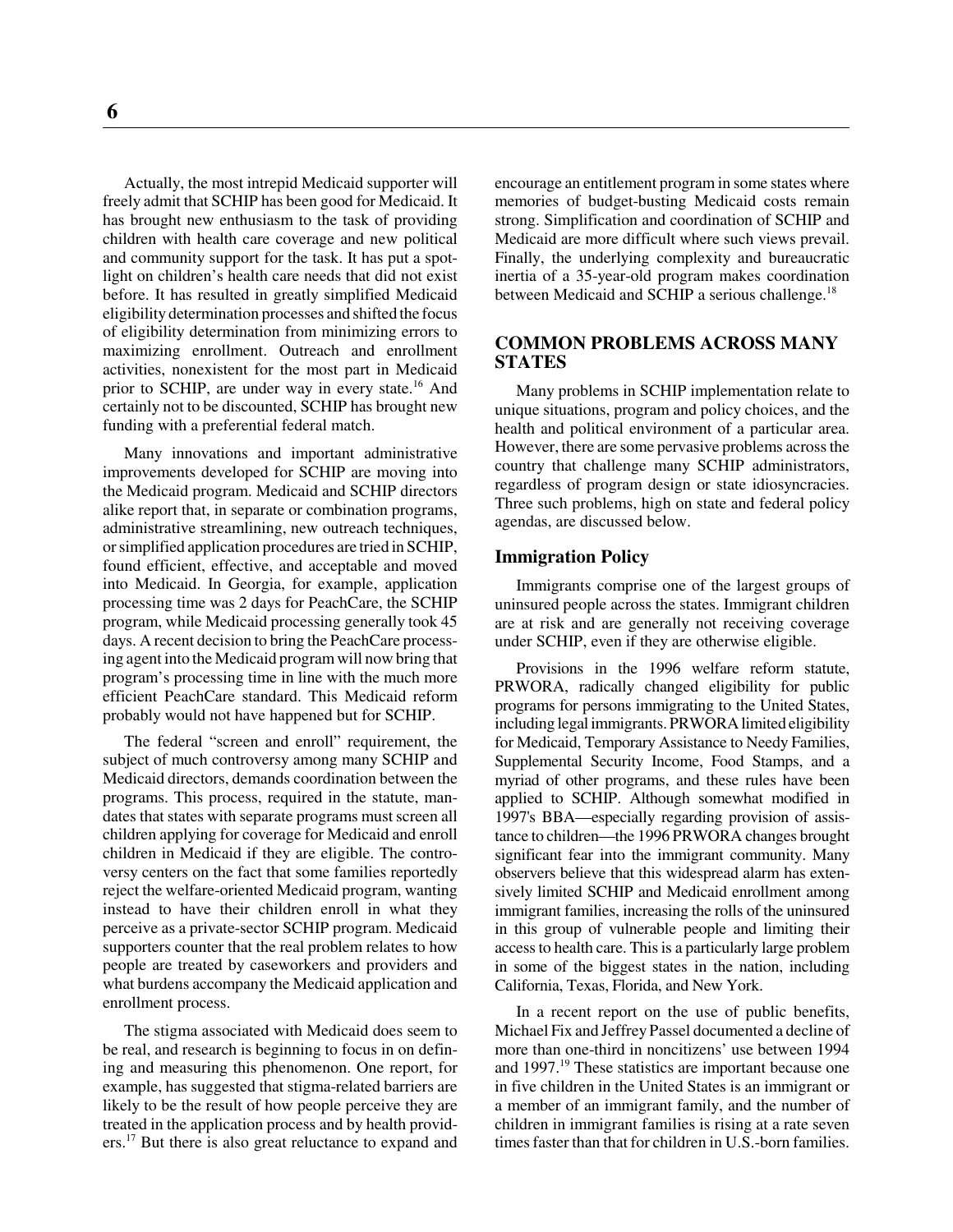Finally, these children are more likely to live in poverty, less likely to have health insurance, and less likely to receive medical care.<sup>20</sup>

The climate of fear created by PRWORA and the immigration policy changes in the statute, mixed with language and cultural barriers, continue to limit the number of target children served in SCHIP. Some states are using their own funds to cover immigrants, with no federal matching, while others are engaged in special outreach and enrollment efforts targeted at children who are legally eligible for the program but not enrolled because of the factors discussed. Legislation to repeal some immigration provisions of PRWORA, including an administration proposal to restore Medicaid eligibility to some immigrants, is pending in both houses of Congress, but action does not seem likely this session. The issues surrounding potential changes to expand immigrants' access to public programs are contentious and complicated by strongly held values and beliefs that will likely not change in the short term.

#### **Covering Families, Not Just Children**

Family coverage enhances children's coverage. Studies have shown that children are more likely to use health care when their parents are covered. In addition, the notion that health insurance is a critical component of support services to low-income families, helping them maintain work and stay off of welfare, is becoming widely accepted. On the other hand, concerns have been voiced about covering families when not all lowincome children, the clear focus of SCHIP, have been covered. Another counter-argument, that coverage of low-income families is likely to supplant employer coverage, is also significant and may well slow the momentum toward greater family coverage in public programs.

Many states want to cover uninsured families, not just children.<sup>21</sup> Some, such as Washington, Minnesota, and Rhode Island, already covered the majority of lowincome children in their states before SCHIP was enacted, and they are angry that they can not use their SCHIP allotments to cover the parents of those children. Although the SCHIP statute requires a costeffectiveness test to demonstrate that the cost of covering a family will be less than or equal to child-only coverage, many state officials believe that HCFA has placed roadblocks in the area of family coverage that are not justified under the statute and are far too onerous. HCFA has promised to carefully review the many comments received on this subject when SCHIP regulations were proposed last fall, and there is the potential

for some relief. However, the existing statutory requirements will preclude major change, and other legislation has been introduced to provide relief for states seeking to expand coverage of families.

The president's FY 2001 budget included an initiative to replace SCHIP with a new FamilyCare Program. This program would provide health insurance to parents of children enrolled in Medicaid or SCHIP and would include financial incentives to cover families at higher income levels. While few details have been provided about this proposal, it has been endorsed by the vice president, and bills with similar intent have been introduced this summer. In the House, Rep. John D. Dingell (D-Mich.) introduced H.R. 4927, the Family-Care Act of 2000; the bill was offered in the Senate by Sen. Edward M. Kennedy (D-Mass.) and a bipartisan group. Some observers believe that all or part of these proposals will receive careful consideration this fall in the final days of the  $106<sup>th</sup>$  Congress, and that some features in the legislation to broaden current SCHIP limitations might be enacted. Regardless of legislative outcomes this year, there is little doubt that the existence of SCHIP has caused the beginning of a serious dialogue about family coverage.

#### **Experimentation under Title XXI**

If statutory change is not enacted to enhance states' ability to cover families, another route, and another interest in many state capitals, is additional flexibility to experiment under SCHIP. When SCHIP was enacted, HCFA took the position that the new program should have a chance to be up and running before the agency approved demonstration waivers to states under Section 1115. This position was denounced by many state administrators, particularly those who wanted to expand coverage to families; they also saw it as an inappropriate federal control over states' desires for a more flexible program. Just this summer, on July 31, HCFA made moot the argument by releasing guidance for states that wish to pursue SCHIP waivers under the Section 1115 authority.<sup>22</sup> The guidance provides information about the types of demonstrations that will be considered and describes what states will have to provide to HCFA before approval. It stresses that coverage of low income children must be a state's first priority and that a state must "demonstrate that it is successfully reaching and enrolling eligible children."<sup>23</sup> In addition to areas related to enhanced public health ties or supplemental health services, the guidance recognizes state interest in the coverage of low-income parents and does not rule out such demonstrations,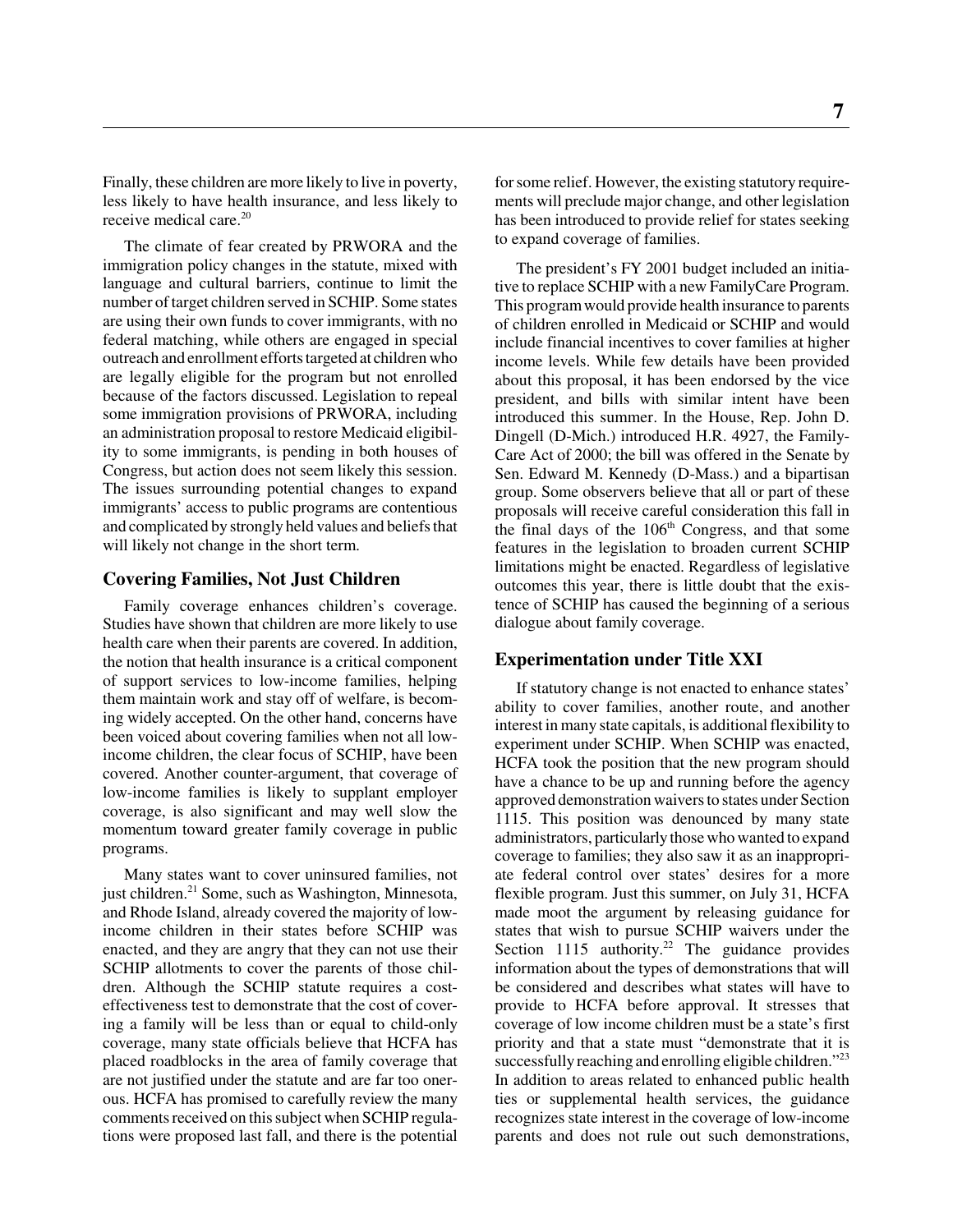although HCFA indicated that it would support these initiatives "within constraints of the SCHIP law and available funds<sup>",24</sup>

HCFA's Section 1115 advice will allow more flexibility to states and more chance to expand the innovation and creativity that have become the hallmark of SCHIP so far. HCFA staff members report that four states have been discussing draft proposals with them—all around the family coverage issue—but no doubt a myriad other subjects will soon be on this list.

#### **THE FORUM SESSION**

This Forum session will provide an overview of SCHIP three years since enactment, including discussion of state successes, problems that are particularly difficult, the status of evaluation efforts, and federal plans and concerns. While to some administrators it seems early in the process to be asking tough questions, the nature of the political process is to expect change to come quickly. In a program with great state flexibility and many program alternatives, this may or may not be a realistic expectation. Key questions will include the following:

- Can enrollment increases continue at a rapid pace? Are states on target to reach most of the children originally thought to be eligible for SCHIP?
- Why have expenditures been slower than expected? Were expectations based on inaccurate data or impossible projections? What steps are being taken at the national or state level to address underlying data questions?
- What is known about service delivery? How many enrolled children have received services? How are different states tracking service delivery, and will different methods be evaluated?
- If Is the quality of the service being delivered under SCHIP being measured? If so, how? Are measures consistent from state to state?
- What conclusions can be made about the strengths and weaknesses of Medicaid based on the SCHIP experience? Has Medicaid been weakened or strengthened through SCHIP? Does the administrative expense and resource commitment to SCHIP detract from Medicaid or enhance it?
- What kinds of innovative programs are states likely to undertake under SCHIP Section 1115 demonstration waivers?

#### **Speakers**

A group of speakers with strong expertise in both Medicaid and SCHIP will help sort out these difficult subjects. **Trish Riley**, executive director of the National Academy for State Health Policy, will lead off the discussion by commenting on the status of SCHIP as she views it through her extensive work across the country. Her comments will emphasize state evaluation activities. A long-time advocate for and consultant to state health programs, Riley and her staff were responsible for pulling together groups of states just after SCHIP enactment to work out a standard approach to evaluation reporting. This has been a major contribution to SCHIP work to date by assuring at least some consistency across state evaluation efforts. Prior to her work at NASHP, she held several appointive positions under four governors in the state of Maine.

**Vernon K. Smith, Ph.D.**, principal at Health Management Associates (HMA), will discuss enrollment in SCHIP and Medicaid and the interaction of the two programs. In addition to consulting with a number of states on general SCHIP, Medicaid, and health policy issues, Smith currently is involved with several special surveys and studies being undertaken by states to get better data on the extent of their uninsured population. Prior to accepting his position at HMA, he served for many years in Michigan, including five years as director of the Michigan Medicaid program. He was also vicechair of the National Association of State Medicaid Directors and chaired the governing board of NASHP.

**Jana Leigh Key** is director of Georgia's PeachCare program. She also serves as vice chair of the Alliance of SCHIP Directors. She will represent SCHIP directors and provide information about the status of the program from the perspective of those on the firing line administering this new program. Director of PeachCare since a few months before the program was implemented in January 1999, Key previously worked for the Florida Healthy Kids program and served as deputy director of the Healthy Kids Replication Program, a Robert Wood Johnson Foundation–supported effort to assist states in creating health care programs for uninsured children.

Speaking from the federal perspective will be **Cindy Mann**, director of the Family and Children's Health Program Group, Center for Medicaid and State Operations, HCFA. She will comment on recent HCFA activities and policy concerns and provide a status report on pending HCFA policy, including the status of the final regulations for SCHIP. An expert on eligibility for Medicaid, welfare, SCHIP and related programs,